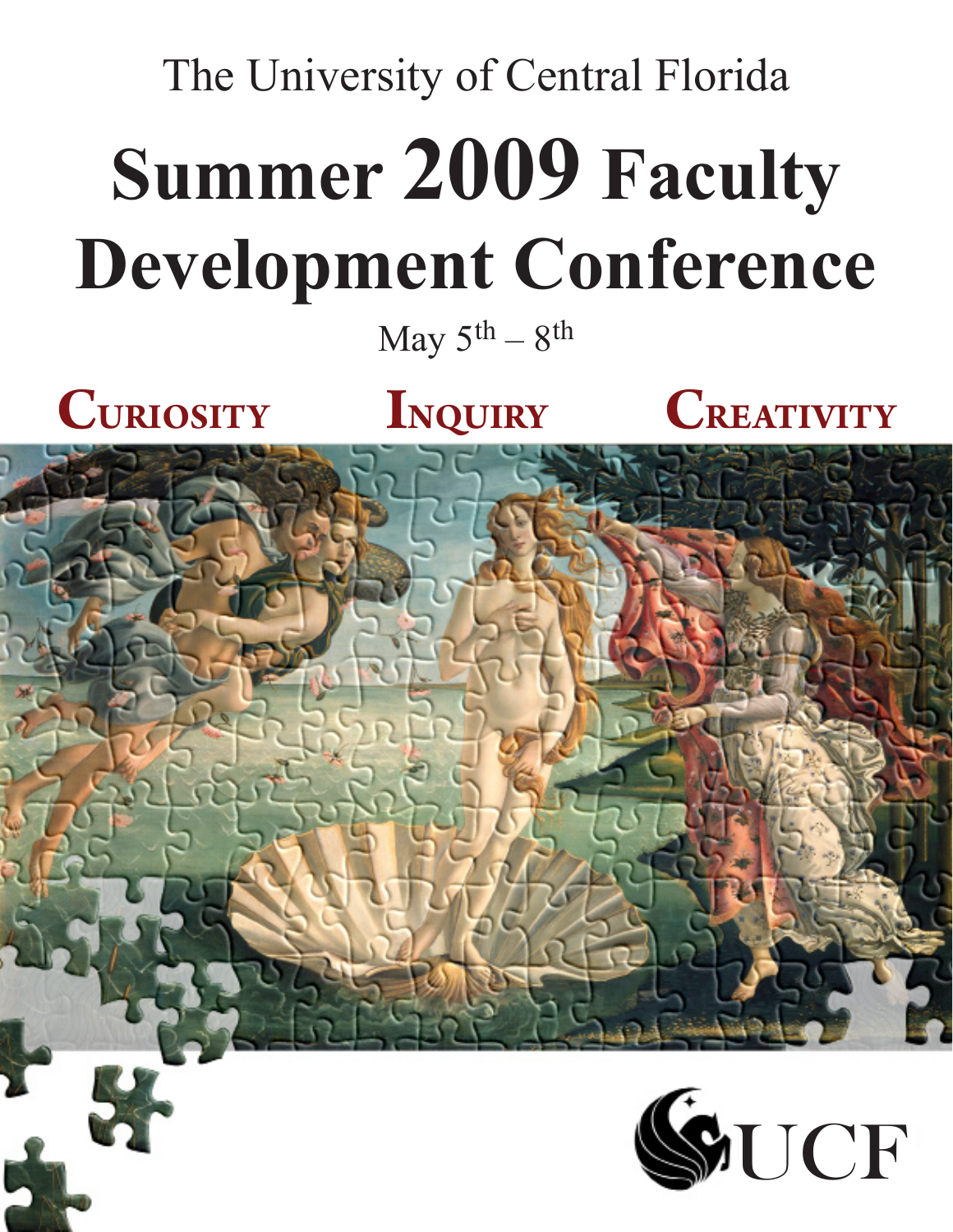*Tuesday, May 5, 2009*

# **8:00-8:30 Registration and Creativity Café: Klassical Knights ►***CL1-104 Lobby*

*Student Performers: Eric Smith - First Violin; Matt Robles - Second Violin; Elizabeth Chaconas -Viola; Yamilet Trujillo - Cello*

### **8:45-9:00 Conference Welcome and Introductions ►***CL1-104*

### • Alison Morrison-Shetlar, Vice Provost and Dean of Undergraduate Studies

- 
- Angel Cardec, Director, International Studies
- Tace Crouse, Director, Faculty Center
- Diane Chase, Vice Provost and Coordinator, Interdisciplinary Initiative
- Sheri Dressler, Director, CO-OP/Experiential Learning
- Valarie King, Director, Diversity Initiatives
- 
- Amy Zeh, Director, Service-Learning
- Jimmy Moore, Student Development and Enrollment Services

• Martha Marinara, Co-Director, Charles Dziuban, Co-Director, Information Fluency

#### **9:00-10:15 Transforming Teaching and Learning using Interactive CBL Simulations**

**►***CL1-104*

*David Segal, College of Health and Public Affairs*

This presentation will show faculty how to improve student learning by integrating interactive case-based learning (CBL) scenarios. An innovative adaptive learning technology will be discussed with a focus on how faculty can implement CBL activities in their own disciplines and assess student learning.

### **10:30-11:30 When did the Muse become a data base? Why Creative Projects Depend on Information Fluency Skills**

**►***CL1-104*

### *Ke Francis, Susan Hubbard, Keith Koons, and Kristina Tollefson, College of Arts and Humanities*

Unfortunately, the Nine Muses of Greek mythology – Calliope, Clio, Erato, Euterpe, Polyhymnia, Melpomene, Terpsichore, Thalia, and Urania – are never around when one needs inspiration! While it is a myth that poets, musicians, dramatists, lyricists, and dancers receive their creative ideas telepathically from spirits or goddesses, many of us hold onto the concept that those whose creativity flourishes are born with some special talent and that their art "just happens." The four presenters on this panel are going to show us how much hard research it takes to be successful in a creative discipline and how they teach information fluency skills to their students.

### **11:45-12:15 Track Organizational Meetings**

- **A. Diversity Initiatives ►***CL1-122*
- **B. Faculty Center for Teaching and Learning ►***CL1-103*
- **C. Information Fluency ►***CL1-120*
- **D. International Studies ►***CL1-218*
- **E. Internships ►***CL1-107*
- **F. Service-Learning ►***CL1-109*

When not attending sessions, participants may use the following rooms to share experiences from various sessions and to work on projects: CL1- 104, 105, 112, 113, 117, 119, 212, 301, 303, 313, 318, 319, Faculty Multimedia Center (202), and the Faculty Center (207).



The theme for the 2009 Summer Faculty Development Conference is Curiosity, Inquiry and Creativity. We are using a jigsaw puzzle as the symbol of our theme and are asking the question, "How does it all fit together?" In planning for classes, in expanding the horizons of our students, in helping them learn to look at information in new and different ways, and in incorporating the elements of curiosity, inquiry and creativity into our classrooms—how does it all fit together? What piece of the puzzle is the project on which you are working this week? How do you add the elements of the conference theme to your already busy schedule of preparation, study, research, and teaching? As we move through the conference, we hope you will find ways to make it all work together and be able to add all of the pieces to your puzzle.

Please accept our invitation to meet new people at the conference by using the enclosed activity card with its networking prompts. Interview each other to find a name for each square in the card. Then, turn in your completed card to the Faculty Center (CL1-207) by noon on Friday to participate in one of our prize drawings.

**...additional Tuesday sessions on the next page.**

# **Welcome**

Welcome to the 2009 Summer Faculty Development Conference. Working and sharing with colleagues from across the university and staff from various support offices at UCF can be a difficult task when we all become engaged in our personal projects and classes and find ourselves "stuck" in our departments. During this conference we hope you will avail yourselves of the opportunities to meet new people, and become inspired by our speakers and what your colleagues are doing in other parts of the campus.

During the conference, support staff from Assessment and Planning, Diversity Initiatives, Faculty Center, Service-Learning, Internships, Information Fluency, International Studies, Operational Excellence and Assessment Support, Course Development and Web Services, and the Office of Instructional Resources will be available to assist you. We encourage you to take advantage of these professionals and see how they can help you.

Broaden your horizons. Delve into your curious nature. Think creatively. Inquire into new areas.

*You would call the foam real, the sea real, real the conch shell and real the blowing wind; you would see the lightning in the goddess's eyes, the sky and the elements laughing about her; the Hours treading the beach in white garments, the breeze curling their loosened and flowing hair; their faces not one, not different, as befits sisters.*

– Angelo Poliziano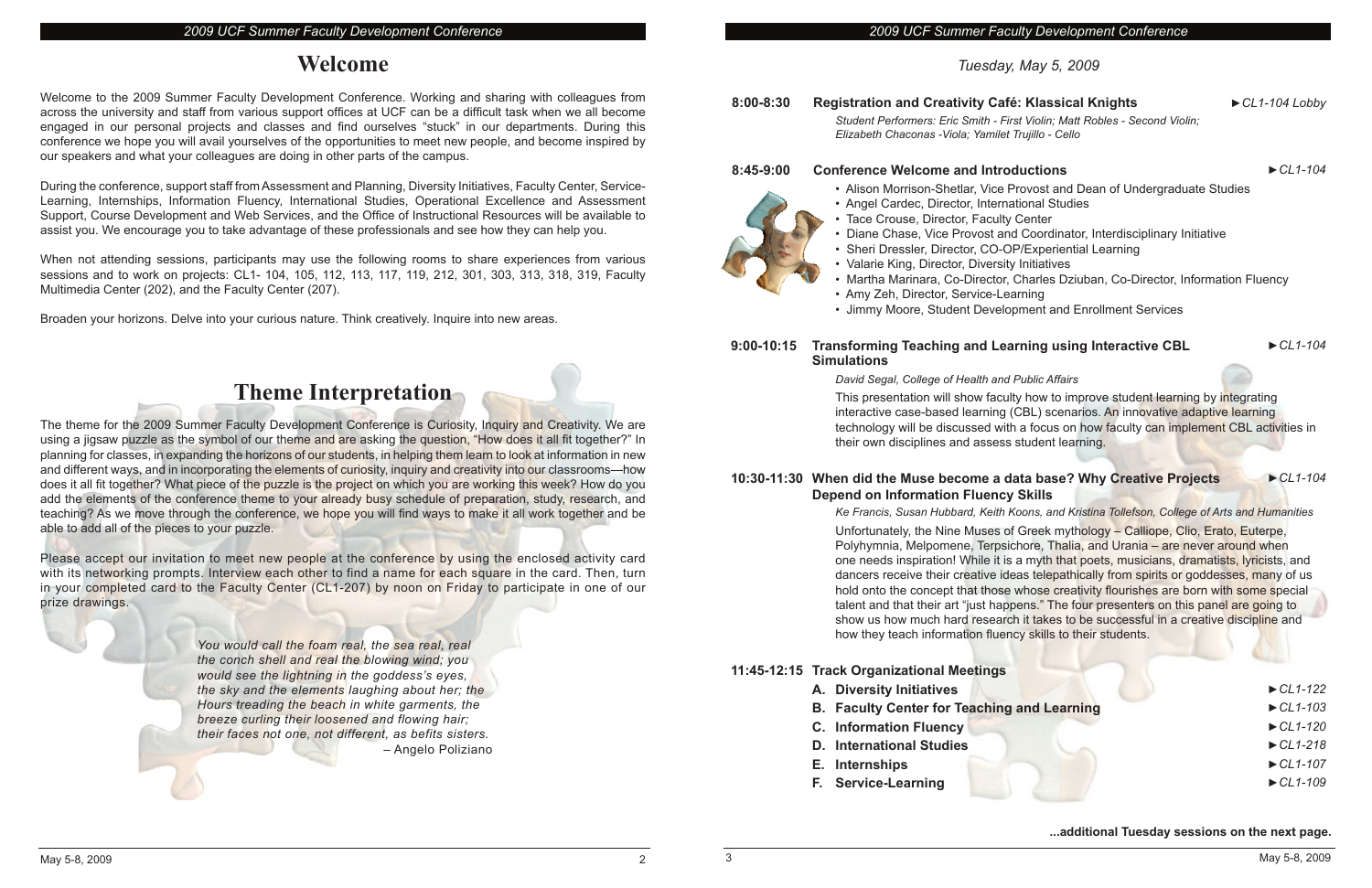

| *Note: This session will run from 12:15-12:45. Maribeth Ehasz, Vice President of Student<br>Development and Enrollment Services, will share her vision for the SDES of the future,<br>how learning outcomes will be the foundation for service delivery, and respond to<br>questions about this change process.<br><b>Lunch - On Your Own</b><br><b>Facilitated Project Development when not attending sessions</b><br>Rooms listed on page 2 are available for your use.<br>$\blacktriangleright$ CL1-103<br>A. The Process of Developing Effective, Measurable Learning<br><b>Outcomes</b><br>Tace Crouse, Faculty Center<br>In this workshop, we will develop measurable learning outcomes for use in projects,<br>courses, or programs. This workshop is for all tracks.<br>$\blacktriangleright$ CL1-120<br>B. Student Curiosity and Inquiry in Undergraduate Research<br>Kimberly Schneider, Office of Undergraduate Research<br>This workshop will give participants an overview of the undergraduate research<br>opportunities at UCF and then move into a panel discussion regarding the best practices<br>for mentoring students in research. Panelists include Linda Walters (Biology), Cecilia<br>Rodriquez-Milanes (English) and Michael Aldarondo-Jeffries (McNair Scholars/ Research<br>and Mentoring Program).<br><b>A. International Learning Outcomes</b><br>$\blacktriangleright$ CL1-103<br><b>Tace Crouse, Faculty Center</b><br>This workshop is specifically for those who will be teaching with international content.<br><b>B. From Archives to Presentation: An Undergraduate IF</b><br>$\blacktriangleright$ CL1-120<br><b>Process</b><br>Lisa Logan, College of Arts and Humanities<br>This presenter will outline a 15-week undergraduate research paper project that was<br>taught in successive stages for students in an American Literature course. Beginning with<br>discovering archival material, moving through databases to blogging, and culminating in<br>conference presentations of final results, students were given separate assignments that<br>helped them understand each stage of the research process. |               |  | G. What is SDES Reconsidered? | $\blacktriangleright$ CL1-309 |  |  |
|----------------------------------------------------------------------------------------------------------------------------------------------------------------------------------------------------------------------------------------------------------------------------------------------------------------------------------------------------------------------------------------------------------------------------------------------------------------------------------------------------------------------------------------------------------------------------------------------------------------------------------------------------------------------------------------------------------------------------------------------------------------------------------------------------------------------------------------------------------------------------------------------------------------------------------------------------------------------------------------------------------------------------------------------------------------------------------------------------------------------------------------------------------------------------------------------------------------------------------------------------------------------------------------------------------------------------------------------------------------------------------------------------------------------------------------------------------------------------------------------------------------------------------------------------------------------------------------------------------------------------------------------------------------------------------------------------------------------------------------------------------------------------------------------------------------------------------------------------------------------------------------------------------------------------------------------------------------------------------------------------------------------------------------------------------------------------------------------------------------------------------------------------------|---------------|--|-------------------------------|-------------------------------|--|--|
|                                                                                                                                                                                                                                                                                                                                                                                                                                                                                                                                                                                                                                                                                                                                                                                                                                                                                                                                                                                                                                                                                                                                                                                                                                                                                                                                                                                                                                                                                                                                                                                                                                                                                                                                                                                                                                                                                                                                                                                                                                                                                                                                                          |               |  |                               |                               |  |  |
|                                                                                                                                                                                                                                                                                                                                                                                                                                                                                                                                                                                                                                                                                                                                                                                                                                                                                                                                                                                                                                                                                                                                                                                                                                                                                                                                                                                                                                                                                                                                                                                                                                                                                                                                                                                                                                                                                                                                                                                                                                                                                                                                                          | 12:15-1:30    |  |                               |                               |  |  |
|                                                                                                                                                                                                                                                                                                                                                                                                                                                                                                                                                                                                                                                                                                                                                                                                                                                                                                                                                                                                                                                                                                                                                                                                                                                                                                                                                                                                                                                                                                                                                                                                                                                                                                                                                                                                                                                                                                                                                                                                                                                                                                                                                          | $1:30 - 5:00$ |  |                               |                               |  |  |
|                                                                                                                                                                                                                                                                                                                                                                                                                                                                                                                                                                                                                                                                                                                                                                                                                                                                                                                                                                                                                                                                                                                                                                                                                                                                                                                                                                                                                                                                                                                                                                                                                                                                                                                                                                                                                                                                                                                                                                                                                                                                                                                                                          |               |  |                               |                               |  |  |
|                                                                                                                                                                                                                                                                                                                                                                                                                                                                                                                                                                                                                                                                                                                                                                                                                                                                                                                                                                                                                                                                                                                                                                                                                                                                                                                                                                                                                                                                                                                                                                                                                                                                                                                                                                                                                                                                                                                                                                                                                                                                                                                                                          | 1:30-2:30     |  |                               |                               |  |  |
|                                                                                                                                                                                                                                                                                                                                                                                                                                                                                                                                                                                                                                                                                                                                                                                                                                                                                                                                                                                                                                                                                                                                                                                                                                                                                                                                                                                                                                                                                                                                                                                                                                                                                                                                                                                                                                                                                                                                                                                                                                                                                                                                                          |               |  |                               |                               |  |  |
|                                                                                                                                                                                                                                                                                                                                                                                                                                                                                                                                                                                                                                                                                                                                                                                                                                                                                                                                                                                                                                                                                                                                                                                                                                                                                                                                                                                                                                                                                                                                                                                                                                                                                                                                                                                                                                                                                                                                                                                                                                                                                                                                                          |               |  |                               |                               |  |  |
|                                                                                                                                                                                                                                                                                                                                                                                                                                                                                                                                                                                                                                                                                                                                                                                                                                                                                                                                                                                                                                                                                                                                                                                                                                                                                                                                                                                                                                                                                                                                                                                                                                                                                                                                                                                                                                                                                                                                                                                                                                                                                                                                                          |               |  |                               |                               |  |  |
|                                                                                                                                                                                                                                                                                                                                                                                                                                                                                                                                                                                                                                                                                                                                                                                                                                                                                                                                                                                                                                                                                                                                                                                                                                                                                                                                                                                                                                                                                                                                                                                                                                                                                                                                                                                                                                                                                                                                                                                                                                                                                                                                                          | $2:45 - 3:45$ |  |                               |                               |  |  |
|                                                                                                                                                                                                                                                                                                                                                                                                                                                                                                                                                                                                                                                                                                                                                                                                                                                                                                                                                                                                                                                                                                                                                                                                                                                                                                                                                                                                                                                                                                                                                                                                                                                                                                                                                                                                                                                                                                                                                                                                                                                                                                                                                          |               |  |                               |                               |  |  |
|                                                                                                                                                                                                                                                                                                                                                                                                                                                                                                                                                                                                                                                                                                                                                                                                                                                                                                                                                                                                                                                                                                                                                                                                                                                                                                                                                                                                                                                                                                                                                                                                                                                                                                                                                                                                                                                                                                                                                                                                                                                                                                                                                          |               |  |                               |                               |  |  |
|                                                                                                                                                                                                                                                                                                                                                                                                                                                                                                                                                                                                                                                                                                                                                                                                                                                                                                                                                                                                                                                                                                                                                                                                                                                                                                                                                                                                                                                                                                                                                                                                                                                                                                                                                                                                                                                                                                                                                                                                                                                                                                                                                          |               |  |                               |                               |  |  |
|                                                                                                                                                                                                                                                                                                                                                                                                                                                                                                                                                                                                                                                                                                                                                                                                                                                                                                                                                                                                                                                                                                                                                                                                                                                                                                                                                                                                                                                                                                                                                                                                                                                                                                                                                                                                                                                                                                                                                                                                                                                                                                                                                          |               |  |                               |                               |  |  |
|                                                                                                                                                                                                                                                                                                                                                                                                                                                                                                                                                                                                                                                                                                                                                                                                                                                                                                                                                                                                                                                                                                                                                                                                                                                                                                                                                                                                                                                                                                                                                                                                                                                                                                                                                                                                                                                                                                                                                                                                                                                                                                                                                          |               |  |                               |                               |  |  |

*Belinda Boyd, College of Arts and Humanities* Maximize your effectiveness as a teacher by honing the physical part of your presentation skills, such as your voice, posture, gestures, and overall physical performance.

*Wednesday, May 6, 2009*

A panel of faculty will discuss how to use involvement in international, experiential, SOTL and interdisciplinary collaborations to enhance their Tenure and Promotion file. The panel will also discuss challenges and pitfalls for non-tenured faculty.

**8:00-8:30 Creativity Café: Music and Poetry ►***CL1-104 Lobby Housing and Residence Life*

*Cecilia Rodriguez-Milanes and Kevin Meehan, College of Arts and Humanities; Jorge Milanes,* 

**8:45-9:45 Crafting Cultural Competencies Through Collaboration ►***CL1-104*

This session will use the recently approved university-wide criteria for internships to consider best practices. We will also discuss getting started, strategies for building workable processes and solutions to common problems.

May 5-8, 2009

*Mia Alexander-Snow and Silvia Diaz, College of Education; Mary Ellen Gomrad, College of Arts and Humanities; Lauryn Migenes, College of Business Administration; Patricia Pates, Student Development and Enrollment Services; and, Barbara Thompson, Office of Diversity Initiatives*

Cultural competency, or the ability to function effectively in the presence of social-cultural diversity, consists of cognitive, affective, and skill components. In the year since the 2008 Summer Faculty Development Conference, 28 members of UCF's faculty and staff have worked in collaboration to develop a set of 21 "core" cultural competencies, seven from each of the three domains of learning, that would be beneficial to our graduates as they enter today's work environments. This session not only introduces the "core" cultural competencies, but also details the creative process by which they were generated and examines, from a variety of perspectives, the importance of teaching these competencies.

# **10:00-11:00 A. Teaching as a Performing Art** *►CL1-104*

### **B. Curiosity and Creativity: Using e-Portfolios in the Classroom**

*►CL1-120*

*Jane E. Moody, College of Arts and Humanities* Students often graduate with little idea of "what they're going to be when they grow up." E-portfolios offer a platform to encourage students to explore their future professions in a creative, real-world situation. This session offers a perspective on using e-portfolios in the technical communication classroom, and showcases an e-portfolio assignment that encourages students to research and evaluate their career options.

**C. Using International, Experiential and Interdisciplinary Collaborations towards Tenure and Promotion**

*►CL1-218*

*Diane Chase, Vice Provost; Chris Parkinson and John Weishampel, College of Sciences*



**...additional Wednesday sessions on the next page.**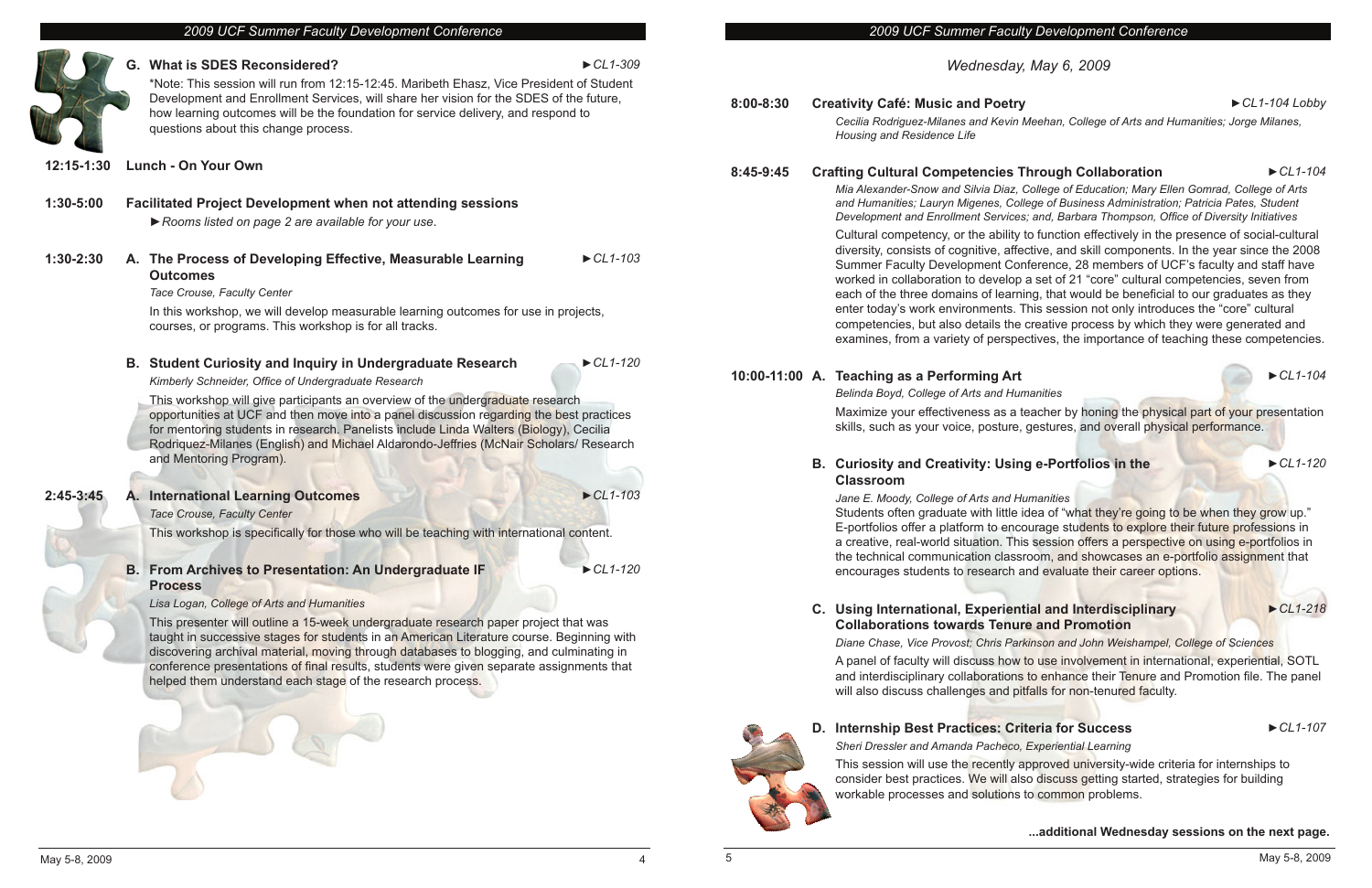#### **E. The Use of Copyright in the University Environment ►***CL1-109*

*John Cahill, Office of Research and Commercialization* 



Copyright law can be complex and confusing. In this program, the Office of General Counsel will provide UCF faculty with basic information about how copyright may affect their teaching and scholarly activities. The program will address the basics of Copyright law with a focus on how faculty can utilize materials created by others in their teaching and research related activities. The program will address common Copyright issues relating to fair use, licenses, face-to-face teaching, distance education, electronic works and Internet resources and provide practical suggestions for faculty and teaching assistants.

### **F. Horizontal – To Be or Not to Be? ►***CL1-309*

*Suzi Halpin, Student Development and Enrollment Services*

New working teams have emerged over the past twelve months that are designed to facilitate learning across the Division of Student Development and Enrollment Services. This session will clarify the characteristics of horizontal teams: learning outcome orientation and focus on action. Also, there will be discussion of the progress of existing horizontal teams, how current SDES working groups might become horizontal teams, and finally, how these teams might impact the division in the future.

#### **11:15-12:15 A. Adapting a Face-to-Face Diversity Presentation**

**to Online – Did It Work?**

**►***CL1-122*

*Virginia Ludwig, College of Arts and Humanities*

Instructional issues in Second Language Acquisition for future teachers demands an awareness and analysis of "hidden" biases that might exist within these individuals as they prepare to go to work with English Language Learners in Kindergarten – 12th grades. "Understanding Your 'Hidden' Biases," a workshop adapted to address possible hidden attitudes towards immigrants/second language learners, was just the ticket for these students. With the use of interactive dialog and a stimulating hands-on exercise using huge Post-It sheets on the walls of the classroom, students placed dot stickers on a continuum showing what they had learned about various stereotypes from a variety of sources. It seemed that such an important consciousness-raising workshop had to be made available to online classes. So, we did it!

#### **B. Protecting Human Subjects in Research: IRB Submission at UCF**

**►***CL1-103*

### *Tracy Dietz, IRB*

The Institutional Review Board consists of a committee established to advocate for the protection of the rights and welfare of human participants involved in research. Review and approval is required for all research involving human participants conducted by the University of Central Florida. This session will provide you with an overview of the IRB submission process as well as tips to improve your application. The session will also cover topics pertaining to international research.

### **C. Teaching Smarter, Not Harder with New Online Information Literacy Modules**

**►***CL1-120*

*Corinne Bishop, University Libraries and Kelvin Thompson, Course Development and Web* 

### **nt when not attending sessions**

*Services*

Presenters will demonstrate UCF's online information literacy modules developed jointly by the Library and Course Development and Web Services. These tools have proven to be effective supplemental resources for faculty to use in online or face-to-face classes for students to learn such topics as Avoiding Plagiarism and Evaluating Web Sites. An overview of all eight modules will be provided, and attendees will learn how to access, assign, and download scores from the modules.

### **D. Using Anthropological Concepts for Course Internationalization**

**►***CL1-218*

*Elayne Zorn, College of Sciences*

This session involves a demonstration and discussion about how to integrate anthropological concepts and knowledge to increase student learning and enhance curriculum internationalization.

#### **E. Social Bookmarking and Research ►***CL1-105*



# *George Bradford, Course Development and Web Services*

The concept of the "information age" implies we live in a different era than before, where information is the primary product of society. The raw reality of living and working in the information age is that the sheer volume of information being published, and potentially being accessible through the Internet, is so large that it is becoming increasingly more likely that you will not find the information you need, even with really good search strategies. When you are successful, however, you need to store that information into a place where others who are interested in that topic will also find it. This session intends to break new ground into using Social Bookmarking system Diigo to support research efforts. An advanced prototype for online course material includes 5 modules that allow instructors to mix and match what they need to take advantage of this technology.

### **F. Assessment of Learning Outcomes in Internships and Service-Learning**

**►***CL1-107*

*Sheri Dressler, Experiential Learning* This session will offer national research results on student learning outcomes from participation in Experiential Learning and discuss strategies and models for assessment.

|               | 12:15-1:15    Lunch - On Your Own     |
|---------------|---------------------------------------|
| $1:15 - 5:00$ | <b>Facilitated Project Developmer</b> |
|               | Rooms listed on page 2 are a          |

*►Rooms listed on page 2 are available for your use*.

**...additional Wednesday sessions on the next page. ...additional Wednesday sessions on the next page.**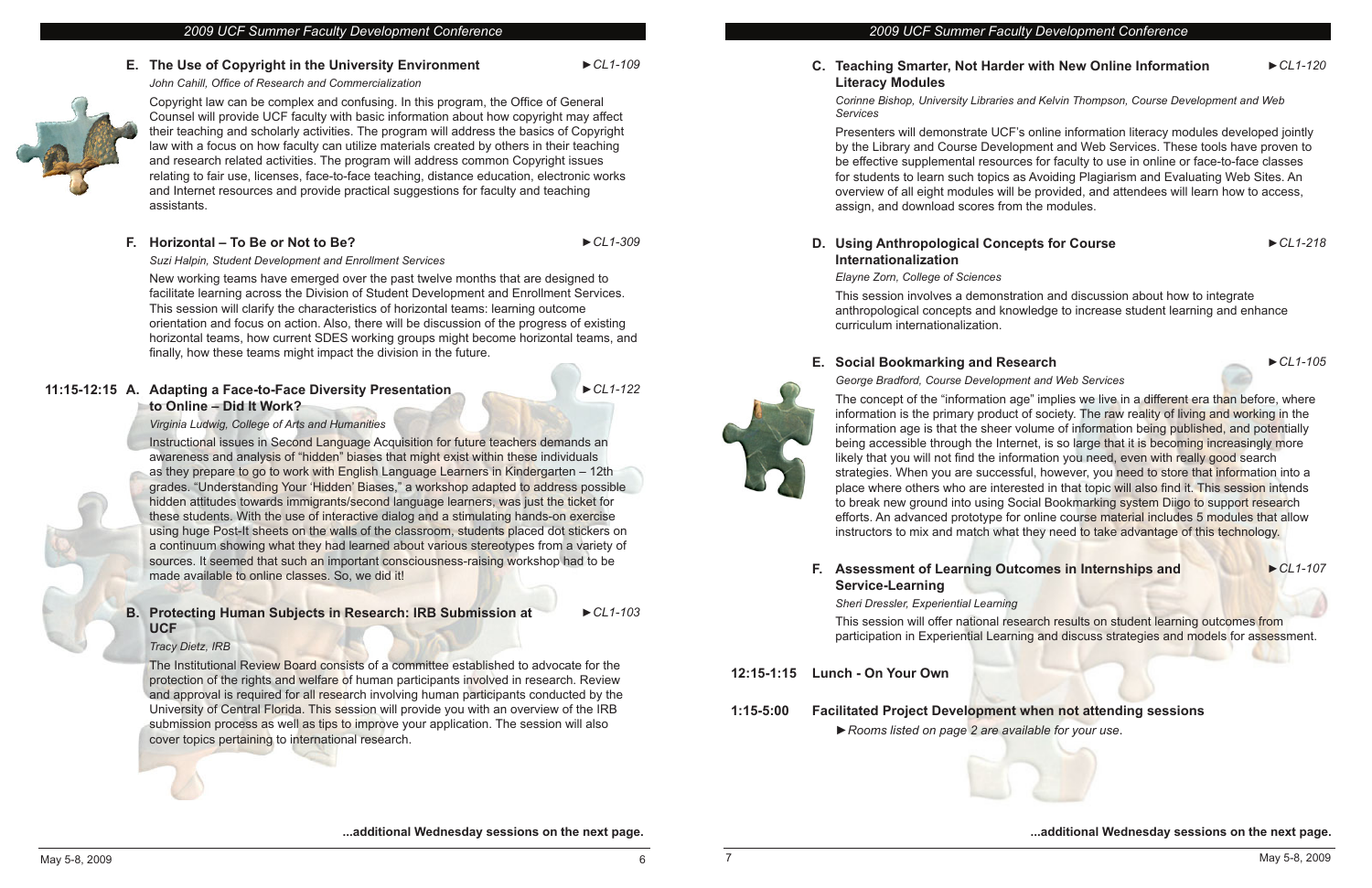# **1:15-2:15 A. Comprehensive Writing Education for the 21st Century** *►CL1-103*

*Elizabeth Wardle, College of Arts and Humanities*

This presentation will address three pressing questions: 1) What constitutes a comprehensive writing education in the 21<sup>st</sup> century? 2) Who is responsible for providing this education? and 3) How can non-writing specialists integrate writing into their courses? The presentation will conclude with an overview of changes and innovations related to writing instruction and support at UCF.

**B. Changing Games: Applying the Power of "Games for Change" in Ethics Education**

*►CL1-120*

*Thomas (Rudy) McDaniel, Nancy Stanlick, and Steve Fiore, College of Arts and Humanities*

#### In this presentation, the presenters will discuss year two of a three-year project designed to teach ethics and information fluency in a game-based environment using videogame technologies. The project was funded by the Information Fluency Office and is intended to help undergraduate students make better decisions when gathering, evaluating, and using digital information sources as well as to introduce them to ethical dilemmas in game environments. In this talk, Nancy Stanlick will discuss ethical learning principles, Steve Fiore will address learning theory issues, and Rudy McDaniel will explain the design process and techniques for structuring a learning experience for both the game designers (undergraduate students) and the game players.

### **C. Developing Effective Research Proposals** *►CL1-105*

*Jo Ann Smith and Joan Jarvis, Office of Research and Commercialization*

This session is a discussion of approaches for developing a research proposal for an external funding source. The group will examine the construction of an RFP and how a research faculty member should dissect, digest and respond to it arriving at a proposal submission.

## **D. Origami Session** *►CL1-117*

#### *Kimiko Akita, College of Sciences*

Please sign up for the tour at the Faculty Center or send an email to emain@mail.ucf.edu before noon on Wednesday. We will meet at the Faculty Center at 2:20 for a backstage tour of the UCF Theatre.





Origami, the Japanese craft of paper folding, has a long history. It is not just an art, but also can aid our communication since learning it and giving the finished product helps us connect across cultures and generations. Japanese children start to learn origami at an early age. It requires and develops manual dexterity and stimulates the brain, too. Participants will learn how to create a few basic origami shapes including a miniature paper samurai helmet, paper balloon, box, and lucky crane.

### **E. Online Teaching Persona** *►CL1-112*

*Bill Phillips, Course Development and Web Services*

The Creative Online Teaching Persona, is this possible? How is it possible to be creative with your online teaching persona in a fully online course? How does your online persona reflect creativity? Come and join us to discuss the topic. Bring your ideas for enhancing your online teaching persona using creativity. Discuss your online teaching persona with your colleagues. Who are you online? How do your students interpret your persona?

### **F. An Introduction to Adobe Connect** *►CL1-202*

*Donnie Merritt, Office of Instructional Resources*

The purpose of this session is to introduce participants to Adobe Connect. We will review available features and discuss possible applications for its use, including how it is currently being used at UCF. The session will include a brief hands-on experience with Connect. New and experienced users are welcome and invited to share their input. This is not a training session but rather a review of features and applications.

### **G. Legal Issues, Forms, and Contracts for Internships** *►CL1-107*

*Amanda Pacheco, Experiential Learning* Basic legal issues and agreements, materials, and guidelines for structuring strong internship partnerships and experiences.

# **2:30-3:30 A. UCF Study Abroad Options and the Roles of UCF Faculty** *►CL1-218*

*Angel Cardec, Office of International Studies*

A discussion about the current study abroad options for UCF students, the process of developing a short term study abroad program at UCF and the potential benefits and challenges for faculty.

# **B. Excursion to UCF Theatre**

*Kristina Tollefson, College of Arts and Humanities*

#### **...additional Wednesday sessions on the next page.**

A Hymn to the Morning

 *Attend my lays, ye ever honour'd nine, Assist my labours, and my strains refine; In smoothest numbers pour the notes along, For bright Aurora now demands my song.* – Phyllis Wheatley

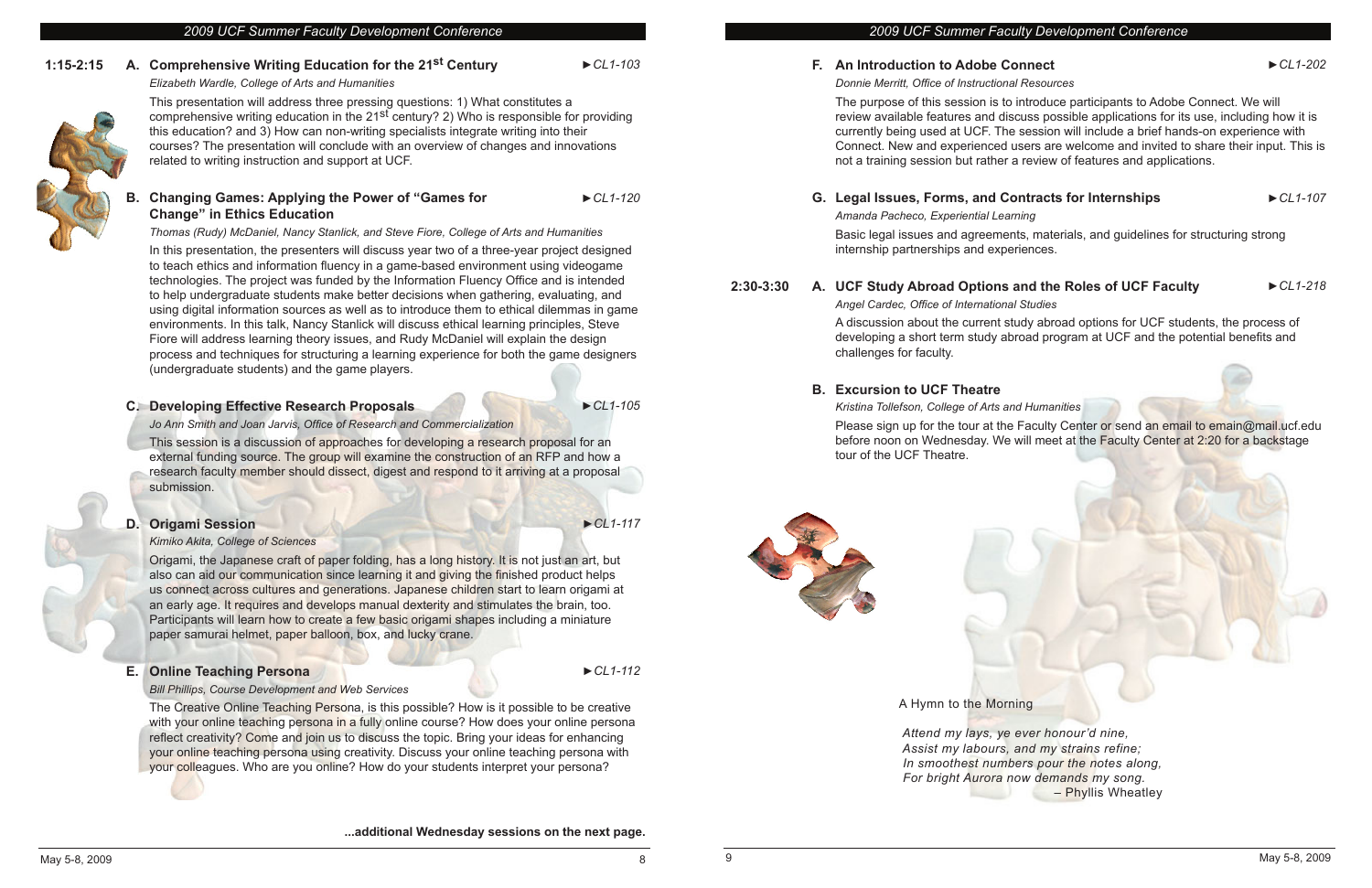*Thursday, May 7, 2009*

| 8:00-8:30 | <b>Creativity Café: Digital Media Showcase</b>                                                                                                                                                                                                                         | $\blacktriangleright$ CL1-104 Lobby |  |
|-----------|------------------------------------------------------------------------------------------------------------------------------------------------------------------------------------------------------------------------------------------------------------------------|-------------------------------------|--|
|           | Thomas (Rudy) McDaniel, College of Arts and Humanities                                                                                                                                                                                                                 |                                     |  |
|           | Selected images from undergraduate digital media student projects in Digital Interactive<br>Systems and Visual Language.                                                                                                                                               |                                     |  |
| 8:45-9:45 | <b>Core Commitments Project at UCF</b>                                                                                                                                                                                                                                 | $\blacktriangleright$ CL1-104       |  |
|           | Alison Morrison-Shetlar, Vice Provost and Dean, Undergraduate Studies; Martha Marinara, College<br>of Arts and Humanities; Nancy Stanlick, College of Arts and Humanities; Bernadette Jungblut,<br><b>Student Development and Enrollment Services</b>                  |                                     |  |
|           | A discussion of the Core Commitments Project at UCF-an examination of five dimensions<br>of personal and social responsibility for students, faculty, staff, and administrators.<br>An overview of the project is provided along with a Question and Answer/Discussion |                                     |  |



There are multiple viable options for capturing your PowerPoint lecture as a video, with you narrating each slide in real time. These videos can then be uploaded to Webcourses to share with your students.

# An overview of the project is provided along with a Question and Answer/Discussion session about UCF's next steps in promoting excellence, integrity, community, diverse

perspectives, and ethical and moral reasoning across our campus.

#### **10:00-11:00 A. "Lectures in a Can: Record PowerPoint Lectures as a Movie and Host Them Online"**

*►CL1-104*

*Kevin Yee, Faculty Center*

### **B. Teaching for A Whole New Mind** *►CL1-103*

*Tace Crouse, Faculty Center ; Rita Graham, College of Sciences; Ali Korosy, College of Arts and Humanities*

Daniel Pink's book *A Whole New Mind* claims the future belongs to those with aptitudes for symphony, play, design, empathy, story, and meaning. Join us in experiencing teaching strategies based on these "senses."

### **C. ¿Cómo lo logramos? - The Role of Language in the Internationalization of UCF**

*►CL1-218*

First, this session will offer a review of FERPA, how it applies to students and parents and its implications for faculty working with students and student records. Second, it will review information security at UCF, how it impacts the handling of information, what the risks or threats are, and how we can protect from these threats. Also, in the event there is a security breach, what should one do about it.

*Denise Gammonley, Debora Cordeiro-Rosa, and Maria Redmon, College of Arts and Humanities* This session entails a discussion about how to integrate a language other than English in a way that supports course and curriculum internationalization. The discussion will include interdisciplinary collaborations, intensive language programs and "languages across the curriculum."

# **D. Service-Learning Research Agenda** *►CL1-109*

The popular perception about doing research in the scientific fields is that, unless you are Mr. Wizard performing "How to Make a Lightbulb" for children, the research work does not demand creativity. However, a creative intellect is important to every discipline. The presenters in this panel will discuss the creativity necessary to doing research in their fields–Political Science and Chemistry–and how they encourage that same creative intellect in their students.

*Melody Bowdon, College of Arts and Humanites*

The session will explore current research trends in service-learning.

# **E. Can't We All Just Get Along?** *►CL1-309*

*Sarah Oleksy, Student Development and Enrollment Services* The discussion will address the emergence of living/learning communities in the residence halls at UCF. Topics of discussion will include current "hot topics" for these communities, how to develop a living learning community, and how faculty and Residence Life staff can work together to make these communities successful.

#### **11:15-12:15 A. Ah! Aha! Haha! Creativity and Diversity through the Lens of Keostler's Three Creative Acts** *►CL1-309*

*Patricia Pates, Student Development and Enrollment Services*

The UCF Creed value, Creativity, declares the tenet: I will use my talents to enrich the human experience. Can creativity be found in homogeneity? To unleash creative talent is to step out of the "box," to discover and embrace the unexpected, to understand and acknowledge the many dimensions of humanness. In this session, be prepared to explore the development of creativity and to engage in interactive mind-stretching activities that will free your creative talent.

# **B. Overview of FERPA and Information Security** *►CL1-105*

*Dennis Dulniak and Paul Viau, Registrar's Office; Chris Vakhordjian, UCF Information Security Officer*

# **C. Science and Creativity** *►CL1-103*

*Martin Dupuis and Mike Hampton, College of Sciences*

### **D. The Global Classroom Initiative: Successes, Challenges and Possibilities**

*►CL1-218*

*Richard Cornell, College of Education; Martha Garcia, College of Arts and Humanities; Houman* 

*Sadri, College of Sciences*

This session entails a discussion of the achievements of the UCF Global Classroom initiative, as well as the challenges of technologies, policies and pedagogies.



**...additional Thursday sessions on the next page. ...additional Thursday sessions on the next page.**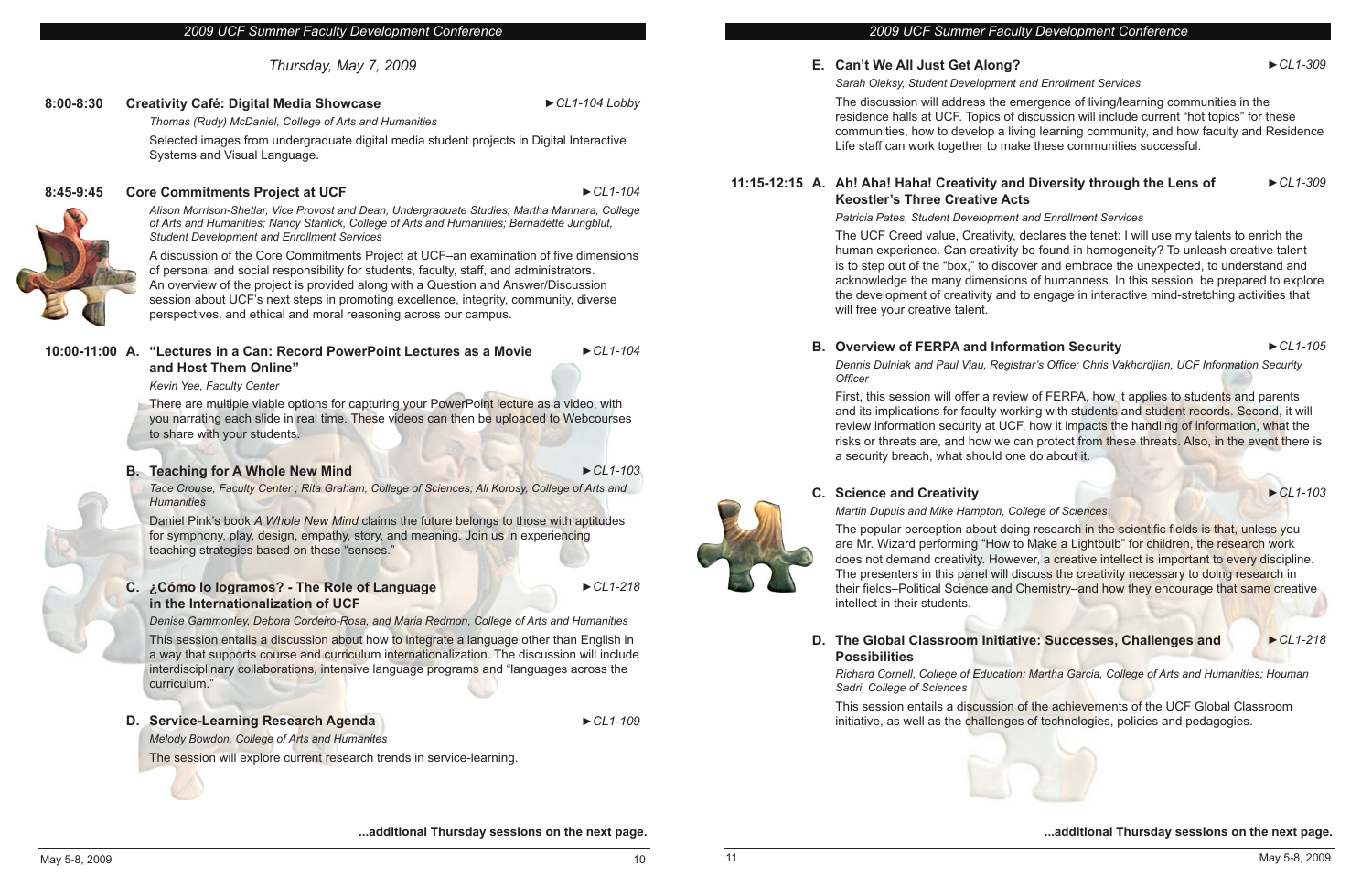#### **E. Service-Learning and Sustainability** *►CL1-109*

*Alaina Bernard-Kitchings, Arboretum; Peter Jacques, College of Sciences; Amy Zeh, Service-Learning*

Sustainability is meeting the needs of today without compromising the needs of the future, which is accomplished through environmental protection, economic development,

and social equity. I will focus on sustainability topics that affect and can support



faculty initiatives, such as sustainability projects on campus, committees that focus on sustainability, curriculum development, faculty opportunities, and campus resources.

#### **F. Google Earth** *►CL1-112*

This session focuses on the use of social media tools in the higher education environment, such as blogs, wikis, iTunesU, YouTube, Facebook, and Twitter. This session will showcase innovative practice, providing links to a range of examples where faculty members and students have used social media services for personal, academic and professional purposes.

*Amanda Holm, Ryan Seilhamer, and Sue Bauer, Course Development and Web Services* An introduction to Google Earth with an overview of the interface and examples of higher education applications. After the presentation, time will be provided for hands-on exploration of Google Earth.

**12:15-1:15 Lunch - On Your Own**



#### **1:15-2:30 A. Innovative Teaching Practices with Social Media** *►CL1-105*

*Debbie Kirkley and Baiyun Chen, Course Development and Web Services*

### **B. Resources for Finding and Pursuing External Funding** *►CL1-218*

*Jo Ann Smith and Marysol Murcia, Office of Research and Commercialization* 

A discussion of resources available to faculty through the Office of Research and Commercialization, as well as other resources found at the University Libraries Reference Services, Federal and State Agency research opportunity announcements. The presenters will also discuss white papers, conference paper presentations, telephone calls, personal visits, professional social networking web sites and other vehicles that can assist UCF faculty in finding funding.

#### **C. Reduce Stress by "Resetting" Your Breathing** *►CL1-103*

*Ali Korosy, College of Arts and Humanities*

Breathing profoundly affects our nervous/emotional, cardiovascular, respiratory, digestive, and muscular systems. We have a chance every day to reset our subconscious breathing. We invite you to come and rediscover your own unique breath and enhance your health, concentration, efficiency, and ability to deal with today's stressful situations. You may wish to bring a mat or other item to lie down on and a small, thick pillow and/or a blanket. Due to the nature of this session, we kindly urge you to arrive on time.

#### **2:45-4:00 Excursion to the UCF Arboretum** *►Portable 525*

*Tina Richards: Environmental Educator and Program Coordinator Environmental Center* A UCF Environmental Initiative staff member will lead a guided tour to showcase 3 distinct ecosystems of Central Florida. All three ecosystems: Pine Flatwoods, Cypress Dome, and Oak Hammock can be discovered in a short, mile-long trail on UCF campus. Please join us as we connect and understand our local environment.

Please sign up for the tour at the Faculty Center or send an email to emain@mail.ucf.edu before noon on Thursday. We will meet at the Faculty Center at 2:30 for the tour.



#### **...additional Thursday sessions on the next page.**

Sonnet CXVI

*Let me not to the marriage of true minds Admit impediments. Love is not love Which alters when it alteration finds, Or bends with the remover to remove: O no! it is an ever-fixed mark That looks on tempests and is never shaken; It is the star to every wandering bark, Whose worth's unknown, although his height be taken. Love's not Time's fool, though rosy lips and cheeks Within his bending sickle's compass come: Love alters not with his brief hours and weeks, But bears it out even to the edge of doom. If this be error and upon me proved, I never writ, nor no man ever loved.* – William Shakespeare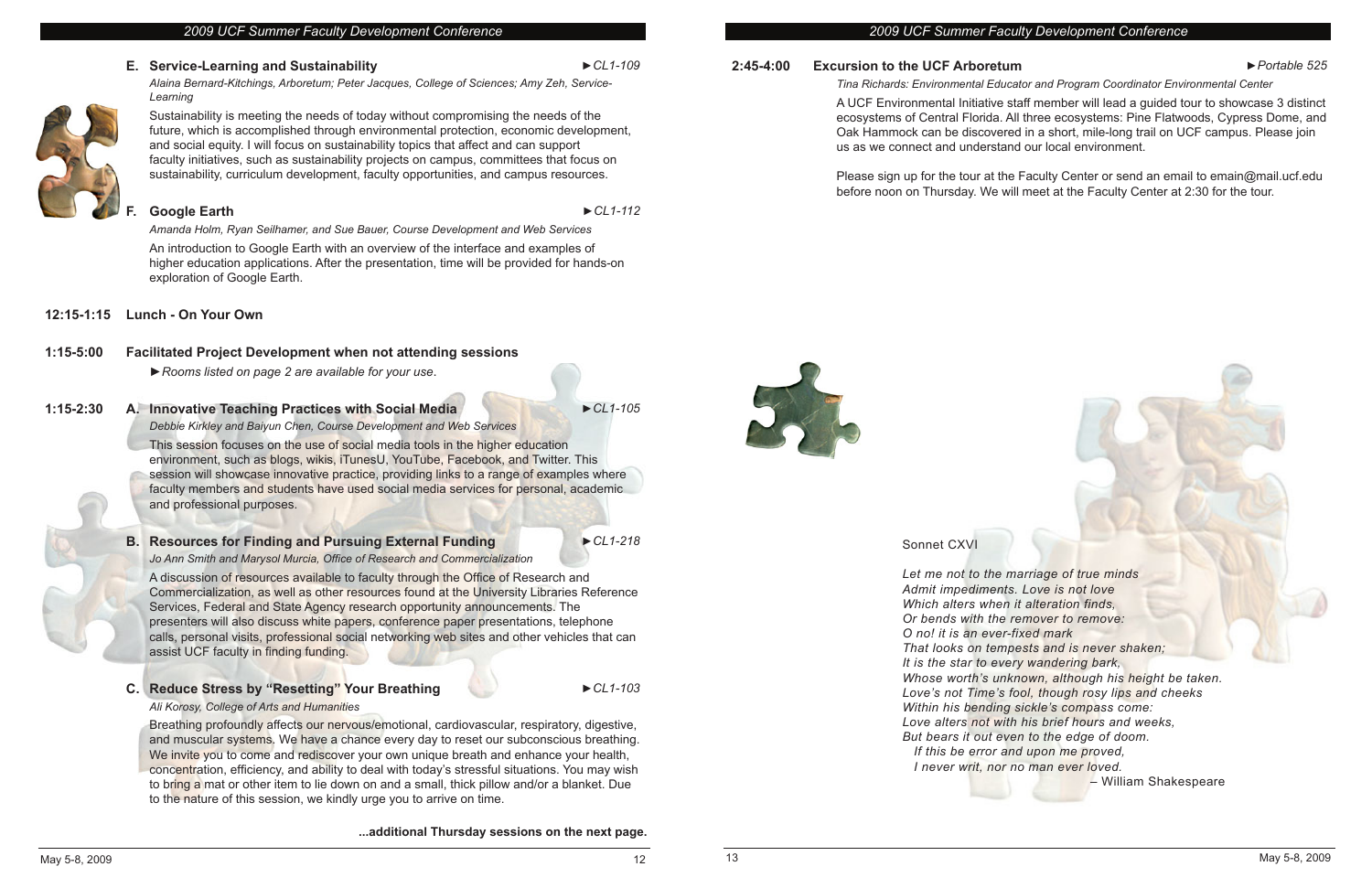









Friday, May 8, 2009

#### **8:00-8:30 Creativity Café; Me Stories ►***CL1-104 Lobby*

*Robert Kenney, College of Arts and Humanities*

**meStories** was a digital film competition and showcase in which undergraduate UCF students were given the opportunity to express their views and ideas on contemporary topics. This competition was open to currently enrolled undergraduate students.

### **8:45-9:45 Recapturing Our Awe of the World** *►CL1-104*

*Michele Meyer, Director of Community Engagement, Rollins College, and Mary Ann Eastep, College of Health and Public Affairs*

This session entails a panel discussion about combining service-learning and study abroad for more effective learning. The panel will share examples of successful practices, as well as suggestions on planning, resources and potential pitfalls.

#### **10:00-11:30 Breakout Sessions**

#### **A. Project Development Time**

*►Rooms listed on page 2 are available for your use*.

### **B. An Update of UCF Internationalization Efforts ►***CL1-218*

*Consuelo Stebbins, Office of Internationalization*

A discussion of the UCF 2009-2010 Strategic Internationalization Plan.

### **C. The Right Questions to Ask? ►***CL1-309*

*Jimmy Moore, Student Development and Enrollment Services*

Ready to really find out what your students are learning outside of the classroom? This session will take you to the next level of assessment techniques for non-classroom learning environments such as Residence Halls, Student Activities, Recreation Center and other extra/co-curricular activities. Beyond survey's and Pre/post, you will discover the who, why and how of the right questions to ask through creative measurement techniques that can be incorporated into your programmatic efforts without creating more work!

### **11:30-1:30 Lunch and Showcase Preparation**

*►Rooms listed on page 2 are available for your use as well as the Faculty Center*. \*Please turn in your completed activity cards to the Faculty Center.

### **1:30-3:00 Faculty Showcase, Reception, Door Prizes**

**►***Student Union - Pegasus Ballroom*

Participants will share their projects with colleagues. To allow everyone a chance to present the work, half the projects will be displayed from 1:30-2:05 and the other half from 2:00-2:30. Included in this year's showcase we will recognize the 2009 Distinguished Research Award Winners.

Refreshments will be served.

#### *PAGE FOR YOUR NOTES*